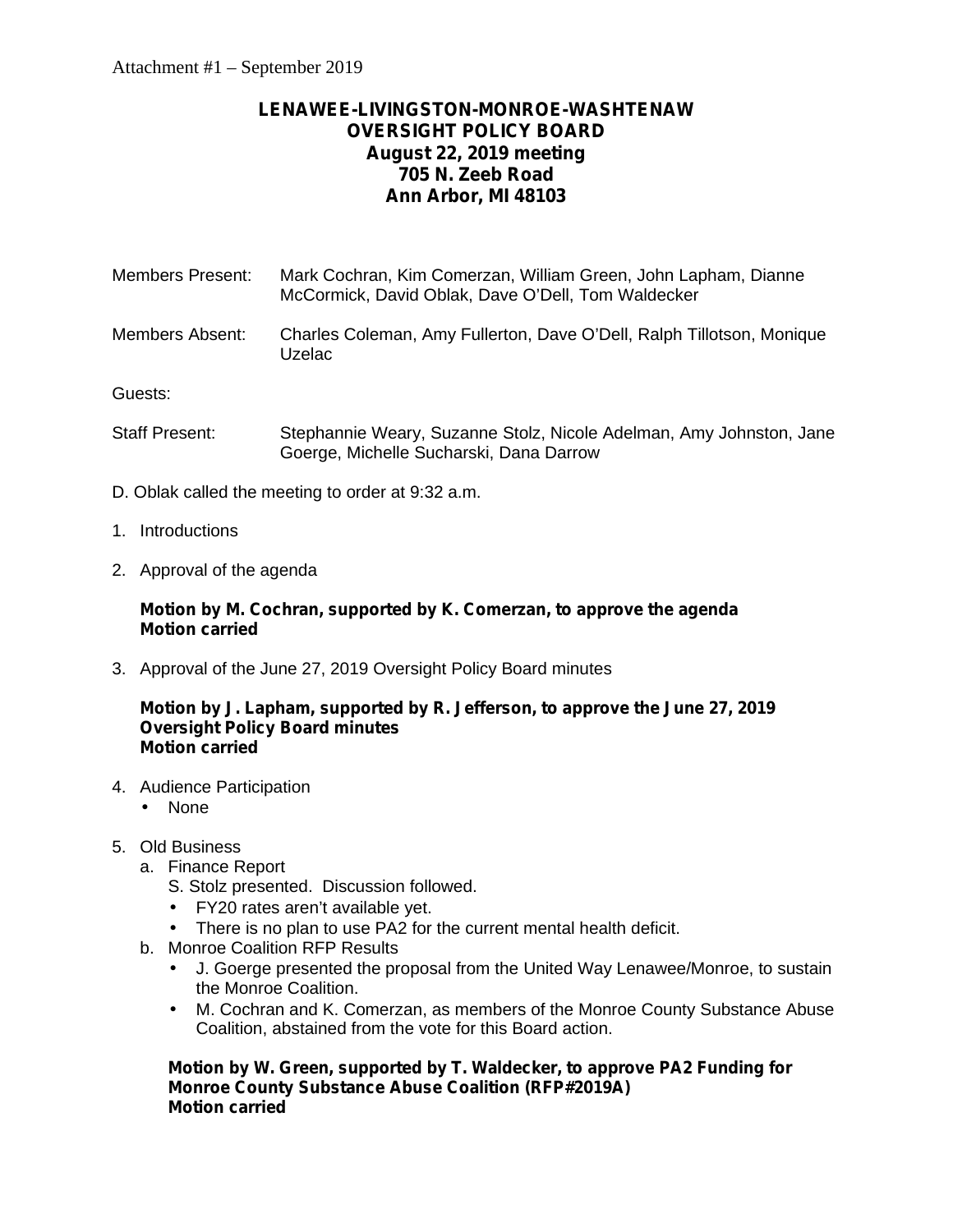- 6. New Business
	- a. Livingston County Mini-Grants
		- N. Adelman provided an overview of 3 mini-grant requests that came from Livingston, the first mini-grant requests of the year from the county.
		- The mini-grant requests were submitted to OPB for information, not approval. The Clinical and SUD Director has the authority to approve mini-grant requests.
	- b. Request for funding for Genoa
		- STR and SOR grant funds are available to support the cost of medication assisted treatment.
		- With the process that was in place previously, clients were receiving medications prior to their eligibility being verified.
		- The process has been fixed. The pharmacy will first check Medicaid eligibility before filling prescription orders.
		- N. Adelman and D. Darrow have met with the pharmacy manager and has follow-up appointments scheduled to monitor the new process.

## **Motion by T. Waldecker, supported by M. Cochran, approval for PA2 funding to be used to pay Genoa Pharmacy to support the cost of Medication Assisted Treatment (MAT) for people with Opioid Use Disorder (OUD) Motion carried**

- c. Request for PA2 funds for FY20
	- N. Adelman presented the PA2 funding requests for FY20.
	- S. Stolz advised that she will use block grant funds whenever possible before using PA2.
	- HALO ceased operations in Lenawee, should be excluded from the total dollar amount.

#### **Motion by R. Jefferson, supported by W. Green, to approve for PA2 funds to support the grant-funded requests as presented Motion carried**

- d. Applications for Substance Abuse Program Licenses
	- N. Adelman shared 2 organizations' license application for OPB's review and comment: Avalon Housing, and Straight N Arrow Counseling.
	- D. Oblak requested that the Avalon come in to present on their license application. N. Adelman will arrange.
- 7. Report from Regional Board
	- N. Adelman provided some highlights from the recent Regional Board meeting.
- 8. SUD Director Updates
	- a. Move Update
		- OPB meetings will need to be moved because the PIHP has agreed to allow the county to start construction on the Patrick Barrie Room in September.
		- D. Oblak may be able to provide a meeting space.
	- b. OUD Media Campaign
	- STR-funded campaign.
	- c. Prevention Desk Audit Results
		- K. Postmus and J. Goerge recently audited 9 providers.
		- 2 agencies fell below 85%, which calls for a corrective action plan.
	- d. SUD Provider Audit Results